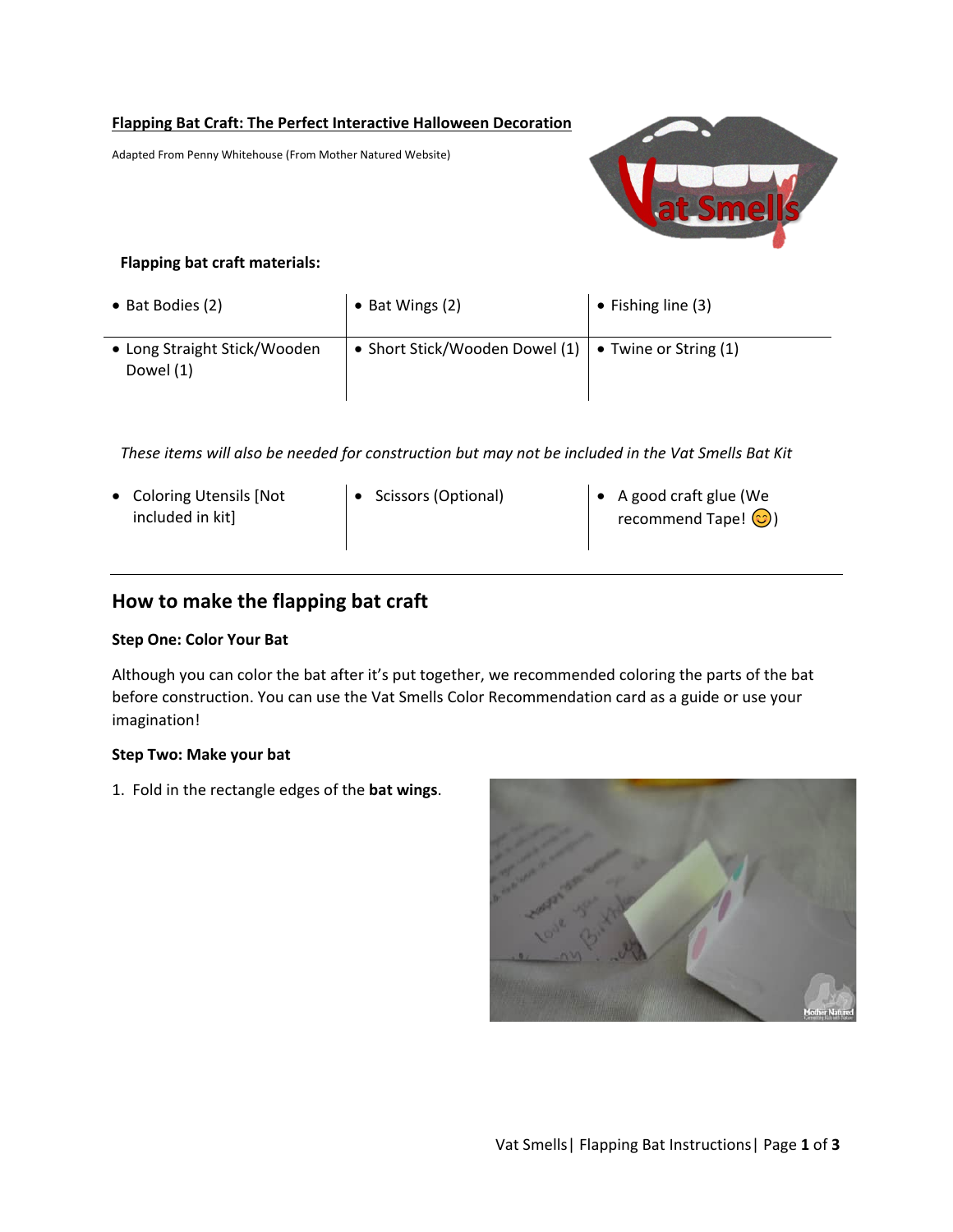2. Slip the wings through the slot you cut in the **body** and glue or tape them down (see the image below)



3. Take one **fishing line** and tie the **short stick/wooden dowel** on the end of the fishing line. Then take the other end of the fishing line and slide some of it into one of the slots in the bat body. If using tape, tape down the fishing line to bat's body to keep it from moving. Then glue or tape the two bat bodies together.

### **Hang up your flapping bat**

4. Take one of the **long fishing lines** and thread it through the premade holes on the bat. Thread the line from the top of the wing, pull it through under the wing, and pull the line back through the opposite hole to the top of the wing. Pull the exposed line coming through the holes to make sure they are even in length and place tape on the underside of the wing over the line to keep it from moving out of place. Repeat for the second wing.